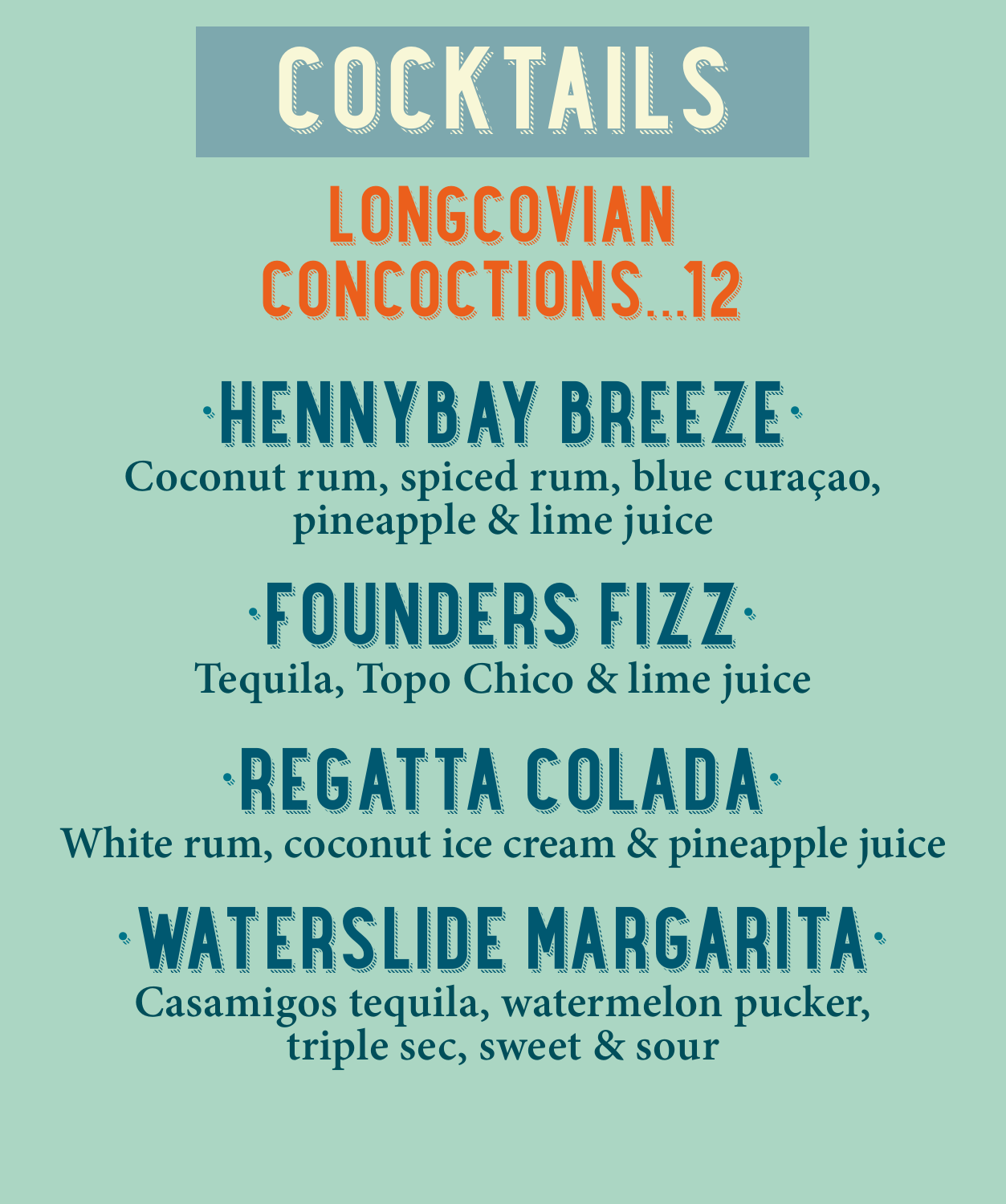## • MARGARITA PARTIES **Tequila, triple sec, sweet & sour, lime,** *frozen or rocks*

## e de la commune de la commune de la commune de la commune de la commune de la commune de la commune de la commune de la commune de la commune de la commune de la commune de la commune de la commune de la commune de la comm **White rum, fresh mint, lime juice & club soda**

## • MALAKOFF MULE-

# **Vodka, ginger beer, mint & fresh lime** •BLOODY MARY• **Vodka, Zing Zang hot sauce, celery & pickle garnish**

# • Maria Labour 1995

**Light & dark rum, triple sec, lime & orange juice**

# **Experience of the Community of the Community of the Community of the Community of the Community of the Community of the Community of the Community of the Community of the Community of the Community of the Community of the**

**Tequila, fresh grapefruit & Jarritos grapefruit soda**



# CLASSICS.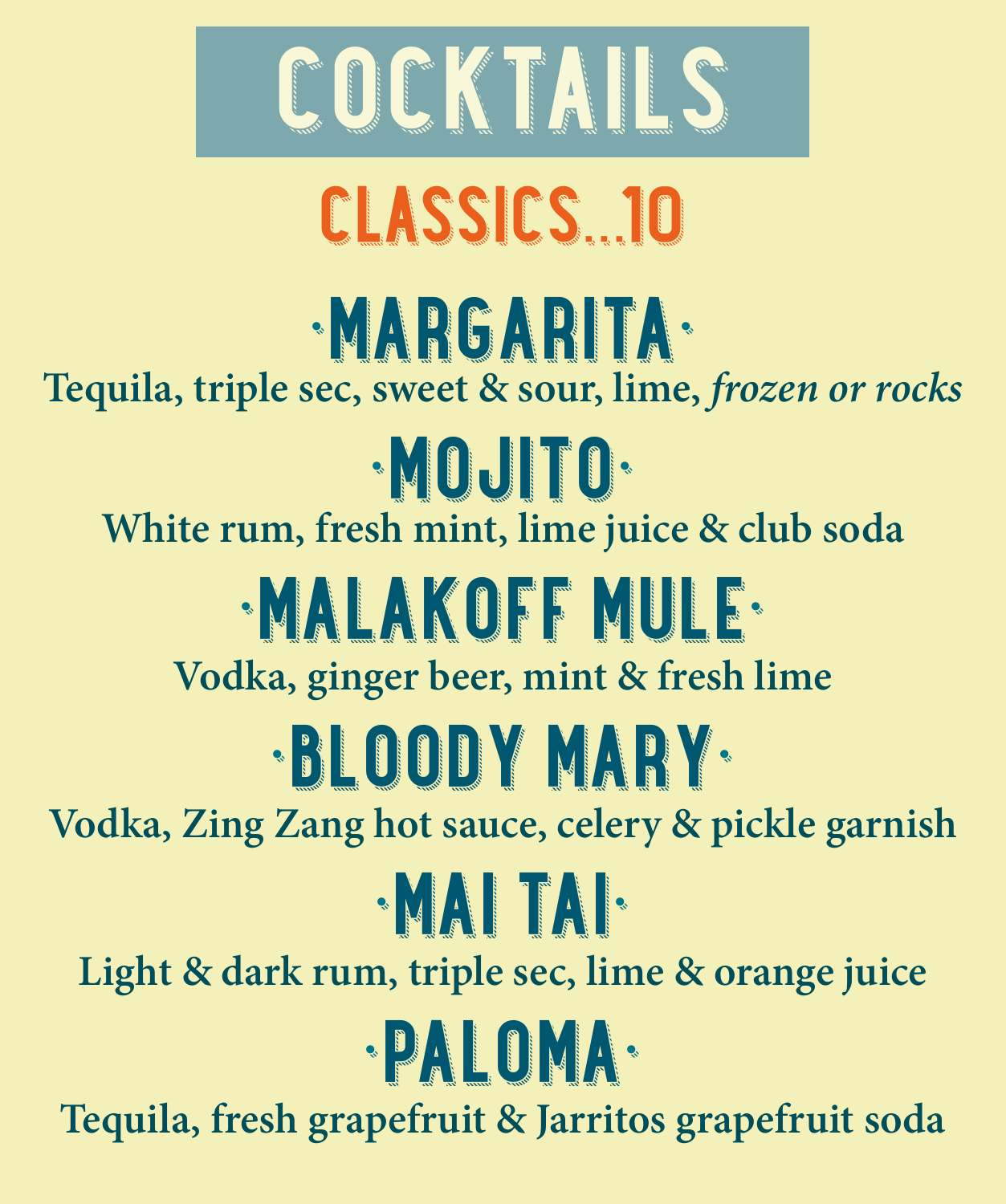

#### **By the glass, rotating selection.................10**

## •WHITE CLAW• **Assorted hard seltzers..............................................4**



| Craft & import |  |
|----------------|--|

## •STRAWBERRY DAIQUIRI• **Bacardi rum, strawberry puree, sweet & sour** •FROZÉ• **Rosé, strawberry puree, sweet & sour**



# FROZENS.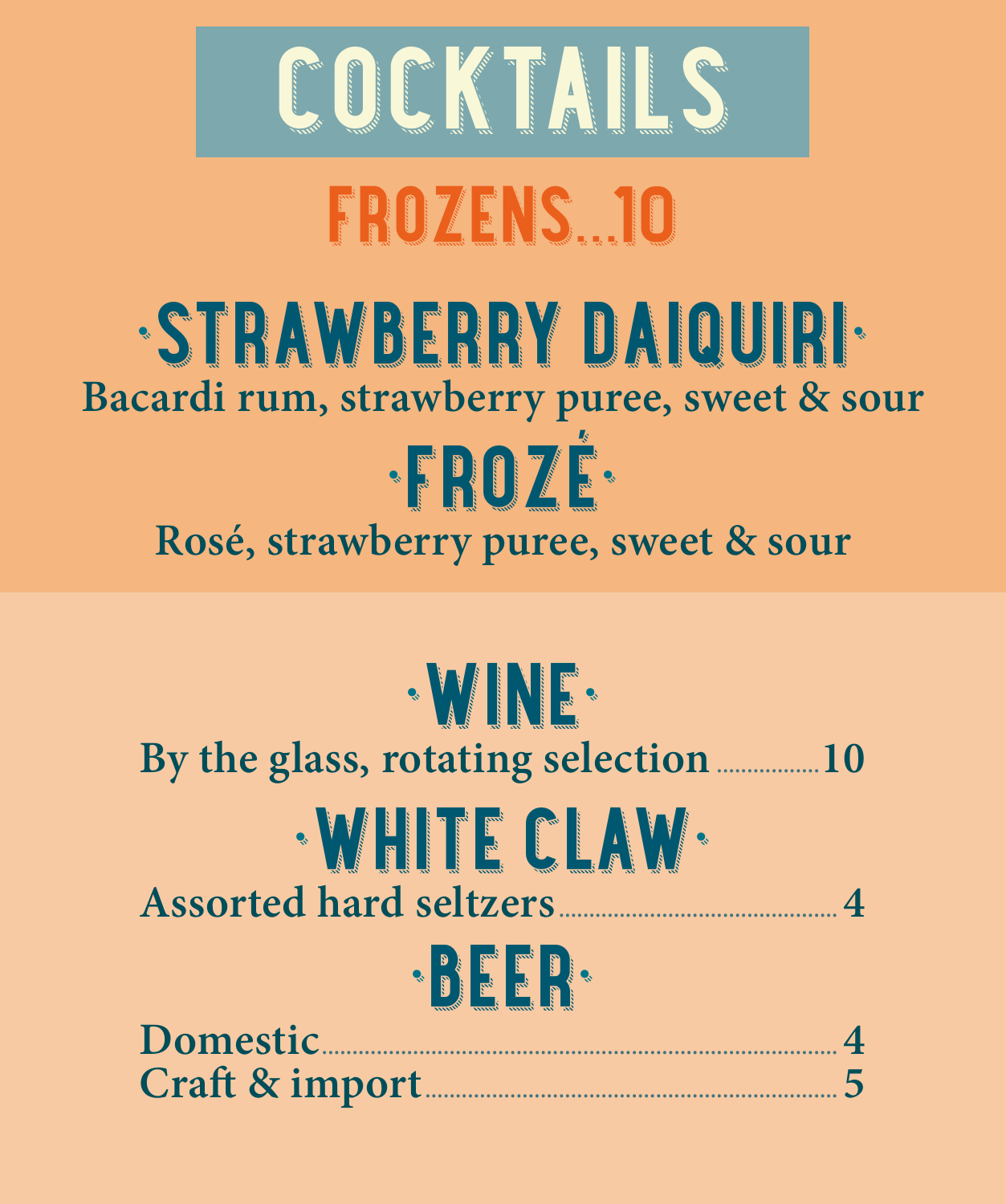#### $\overline{N}$ and a factor of the factor of the factor of the factor of the factor of the factor of the factor of the factor<br>The factor of the factor of the factor of the factor of the factor of the factor of the factor of the factor o<br>

| Dr Pepper      |              |
|----------------|--------------|
| Diet Dr Pepper | $\angle$     |
| Coke/Diet Coke | $\mathbf{Z}$ |
| Sprite         | $\mathbf{Z}$ |
| Grape          |              |
| Root beer      |              |

| Sweet & unsweet tea2 |  |
|----------------------|--|
| Topo Chico  4        |  |
| Bottled water2       |  |

NON-ALCOHOLIC Strawberry daiquiri 18



#### Choice of fresh fruit or seasoned tater tots

| <b>PB &amp; J.</b>            |   |
|-------------------------------|---|
| Grilled cheese.               |   |
| Cheesy chicken quesadilla     | 6 |
| Pepperoni or cheese flatbread |   |
| Chicken tenders (3)           |   |
| Hamburger or cheeseburger.    |   |
| Fresh fruit                   |   |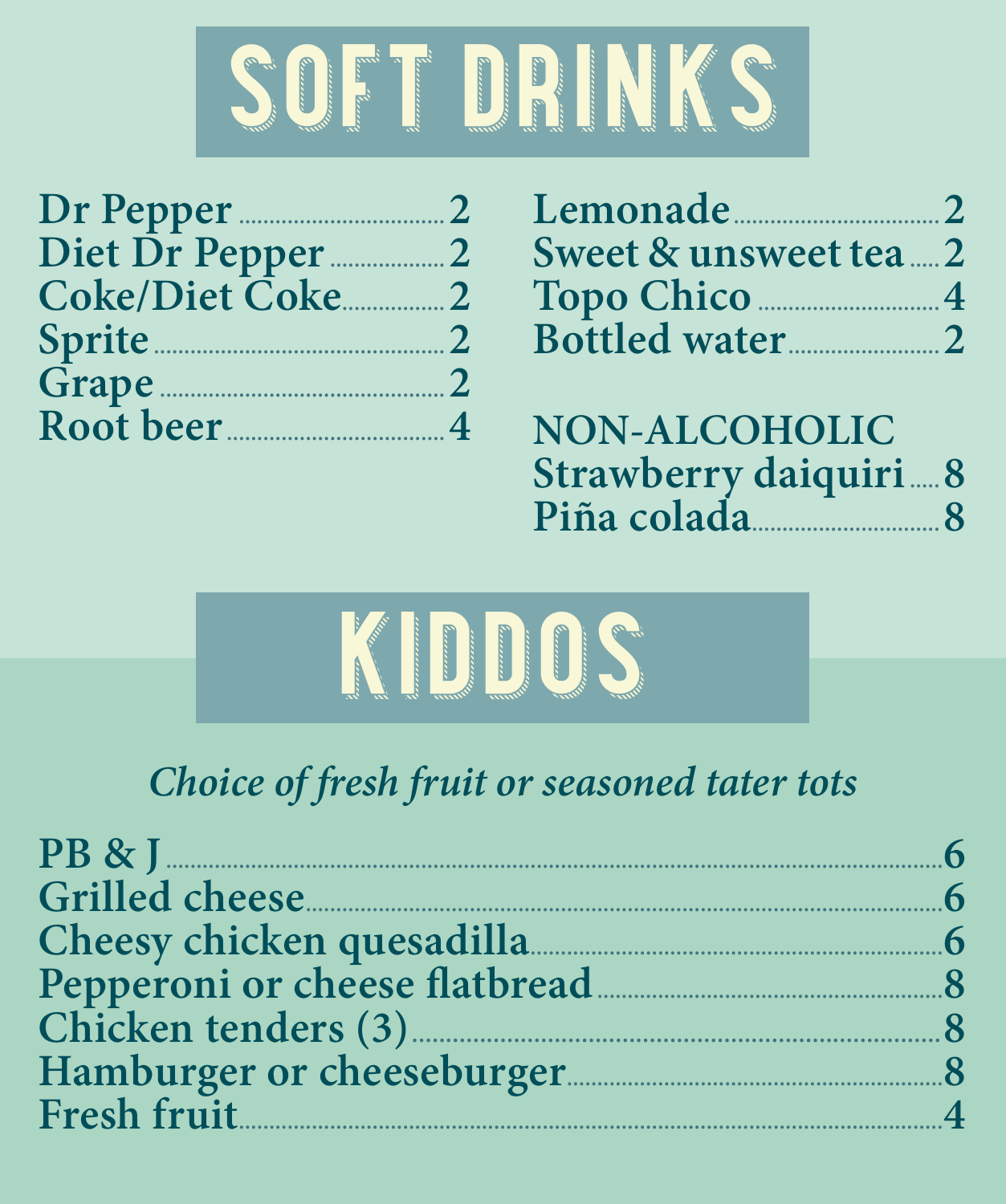# NIBLES & SALADS & SALADS

## •CHIPS & LOADED QUESO• **Green chile queso, brisket & chunky guacamole............9**

#### **Communication Roasted garlic & red pepper hummus, baked pita crisps & farmers market veggies........................................................9**



## • ARMERS MARKET SALAD• **Greens, tomatoes, cucumber, onion & radishes..........11**

**Fresh fruit, toasted almond & apricot chicken salad, hummus, pita chips & crudités......................................13**

## •GRILLED CHICKEN CAESAR• **Romaine lettuce, shaved Parmesan & croutons...........13**

## •SUMMER BERRY SALAD• **East Texas berries, goat cheese & candied walnuts...13**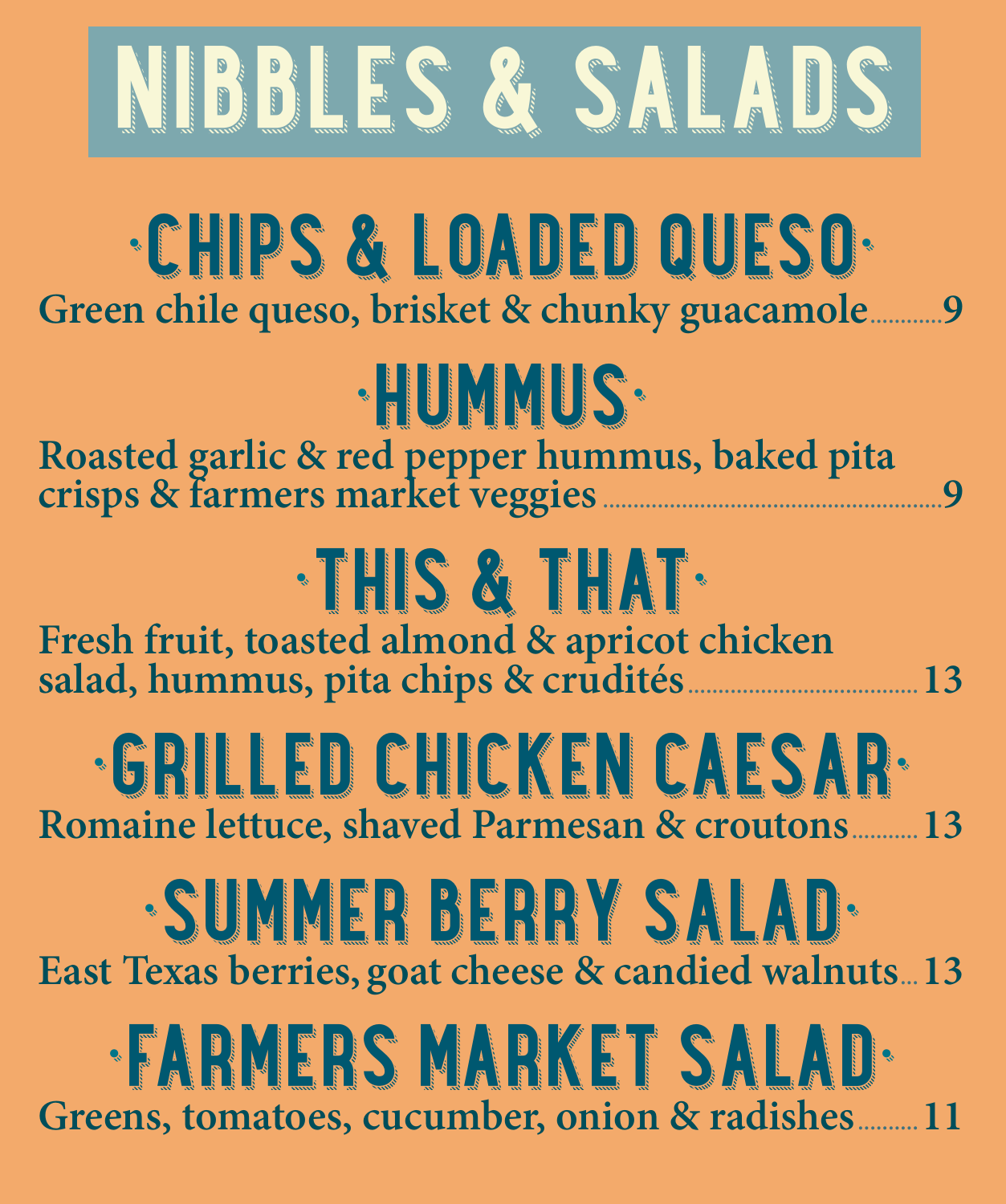

#### *Choice of fresh fruit, seasoned tots, or pesto pasta salad*

#### **•NUTTY CHIX Toasted almond & apricot chicken salad, on whole grain bread...................................................................................10**

#### •FIRE PIT BRISKET• **Smoked brisket, horseradish pickles, Ham Orchard Peach BBQ sauce on toasted brioche bun...........................12**

# •LAKE CLUB WPA

#### •EAST DOPERTY **Grilled marinated mushroom burger, & basil pesto aioli on toasted brioche bun...............................................11**

#### **Experience of the Community of the Community of the Community of the Community of the Community of the Community of the Community of the Community of the Community of the Community of the Community of the Community of the Grilled Angus burger, cheddar, & candied bacon on toasted brioche bun..............................................................................12**

**Smoked turkey breast, candied bacon & white cheddar, on chipotle wrap......................................................................11**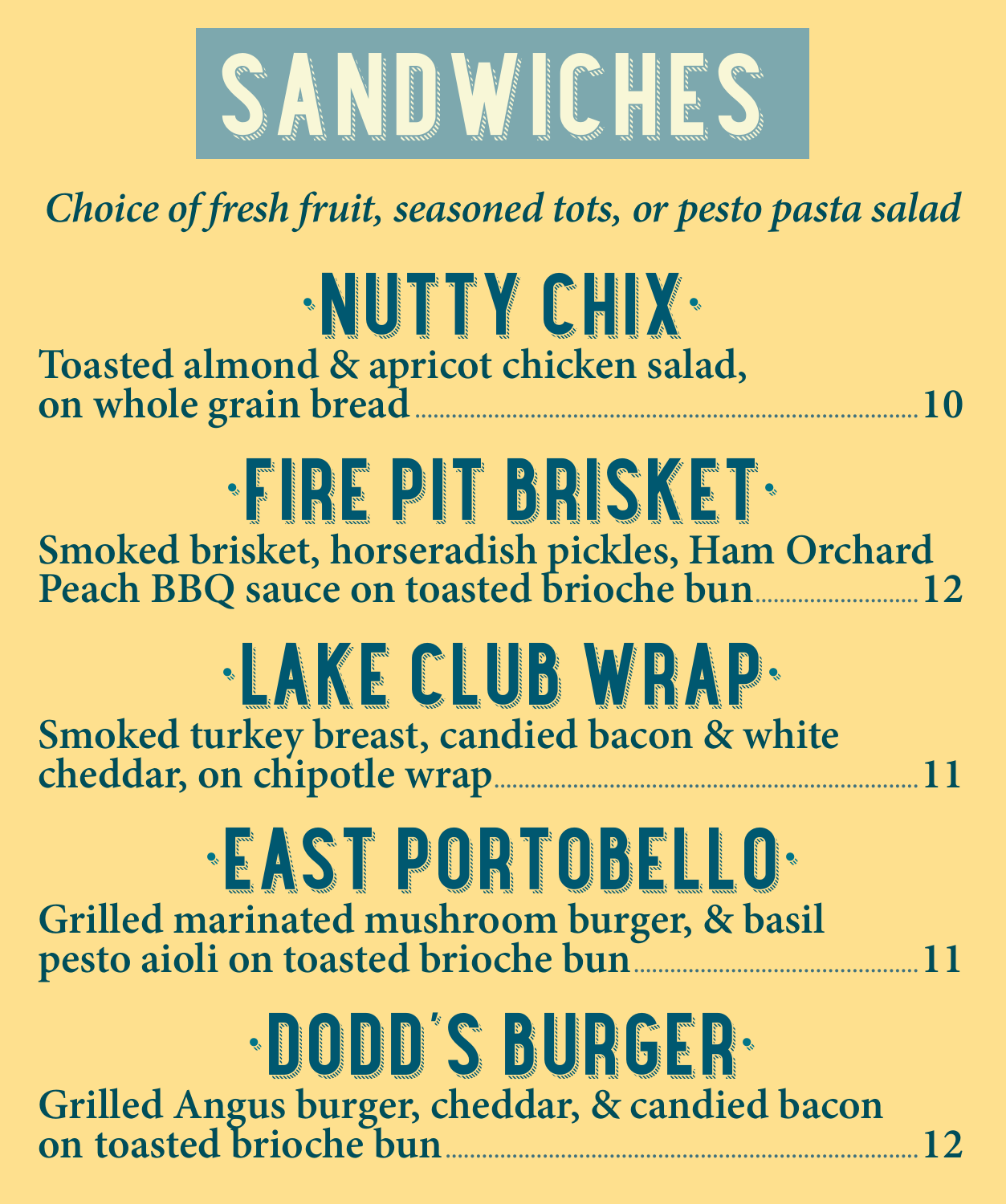

#### *Gluten-free cauliflower crust available*

### •BAYSIDE BARREN **Chopped smoked brisket, pickled red onion, cheddar, peach BBQ sauce & scallion.............................14**

**Roasted chicken, goat cheese, basil pesto,**  tomato & balsamic reduction

| <u> COTTIGLO O ODDUIDILO I CODO CIOIL MANIMUM DI CONTINUES DE L'</u> |
|----------------------------------------------------------------------|
|----------------------------------------------------------------------|

# •BIRDIE•

#### •HOT SHOT• **Pepperoni, Italian sausage, chopped bacon, basil, Calabrian chile & Mike's Hot Honey ...............13**